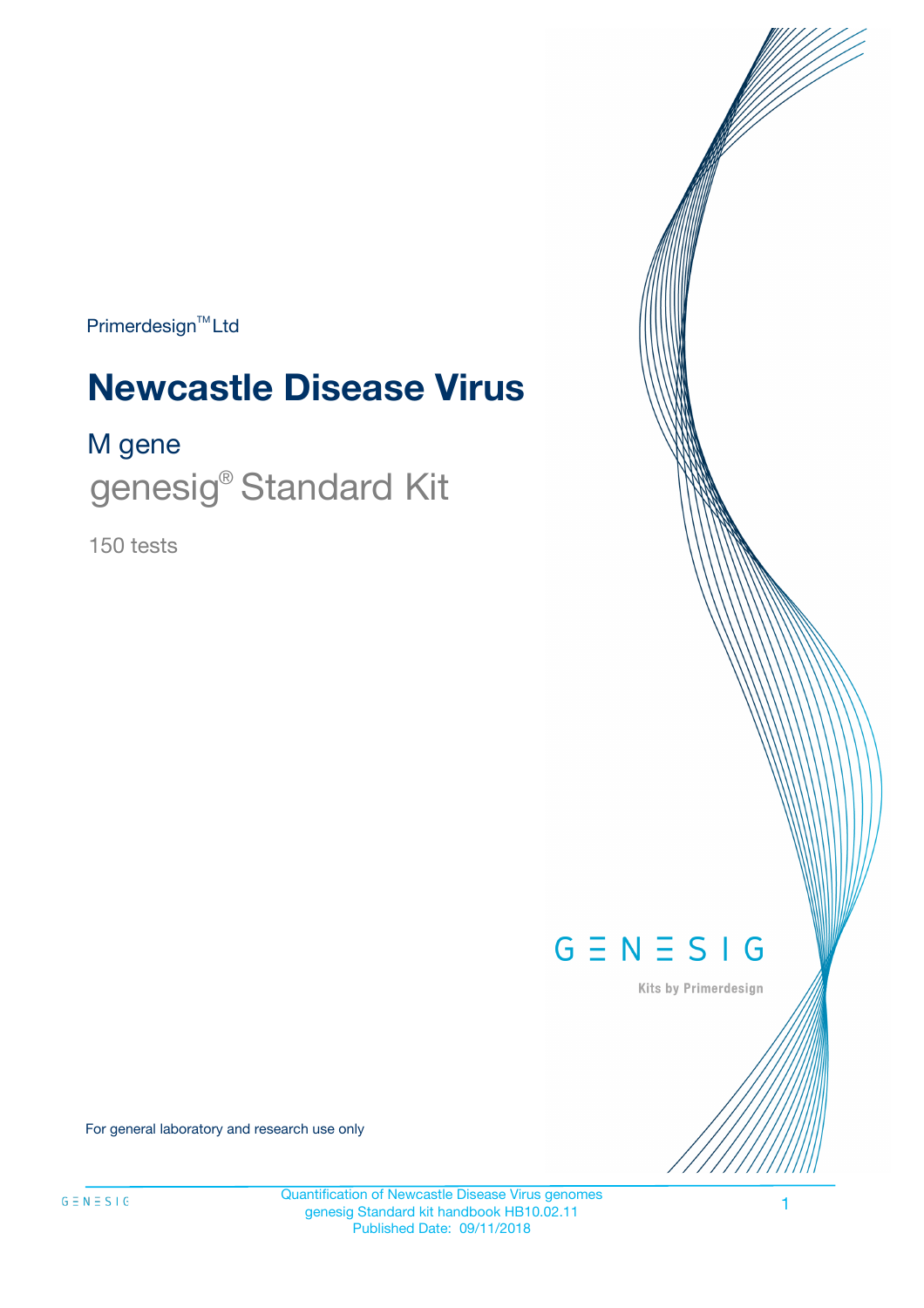## Introduction to Newcastle Disease Virus

Newcastle Disease Virus (NDV) is a single-stranded RNA virus of the Paramyxoviridae family that causes a contagious disease in birds. The linear RNA genome comprises just over 15K nucleotides that encode 6 genes. The spherical virual particle is enveloped and has external spikes formed by two proteins, hemagglutinin and neuraminidase.

The virus can survive for several weeks in warm environments such as in manure or between bird feathers but is destroyed easily by UV light and dehydration. The viral particle enters the host by ingestion of contaminated food stuffs or contact with contaminated bodily fluids and attaches to the host cell surface. The viral envelope fuses to the plasma membrane via viral fusion proteins and the nucleocapsid is released into the host cell. The viral RNA is transcribed into mRNA and a positive-sense RNA template is created. New negative-sense RNA as well as viral proteins are packaged into a new virion which is enveloped as it leaves the host cell. Transmission from infected birds is via contact with bodily discharges such as faeces and mouth, nose and eye secretions.

Isolates are grouped into 3 strains in accordance with their virulence and subsequent symptoms of infection: velogenic (highly virulent) strains are responsible for digestive and neurological conditions, mesogenic (intermediate virulence) strains are associated with neurological or respiratory symptoms and lentogenic (mild virulence) strains causing predominantly respiratory conditions. After a 2-15 day incubation period the infection can cause symptoms including muscle tremors or paralysis, diarrhea and coughing and sneezing.

A prophylactic vaccine is available and is commonly used in the commercial poultry industry and although this does not necessarily prevent infection, infections in unvaccinated birds have a mortality rate of almost 100%. There is currently no treatment for Newcastle disease.

Transmission to humans can cause mild conjunctivitis and flu-like symptoms but is not particularly dangerous. Research in cancer studies has suggested NDV as an alternative treatment.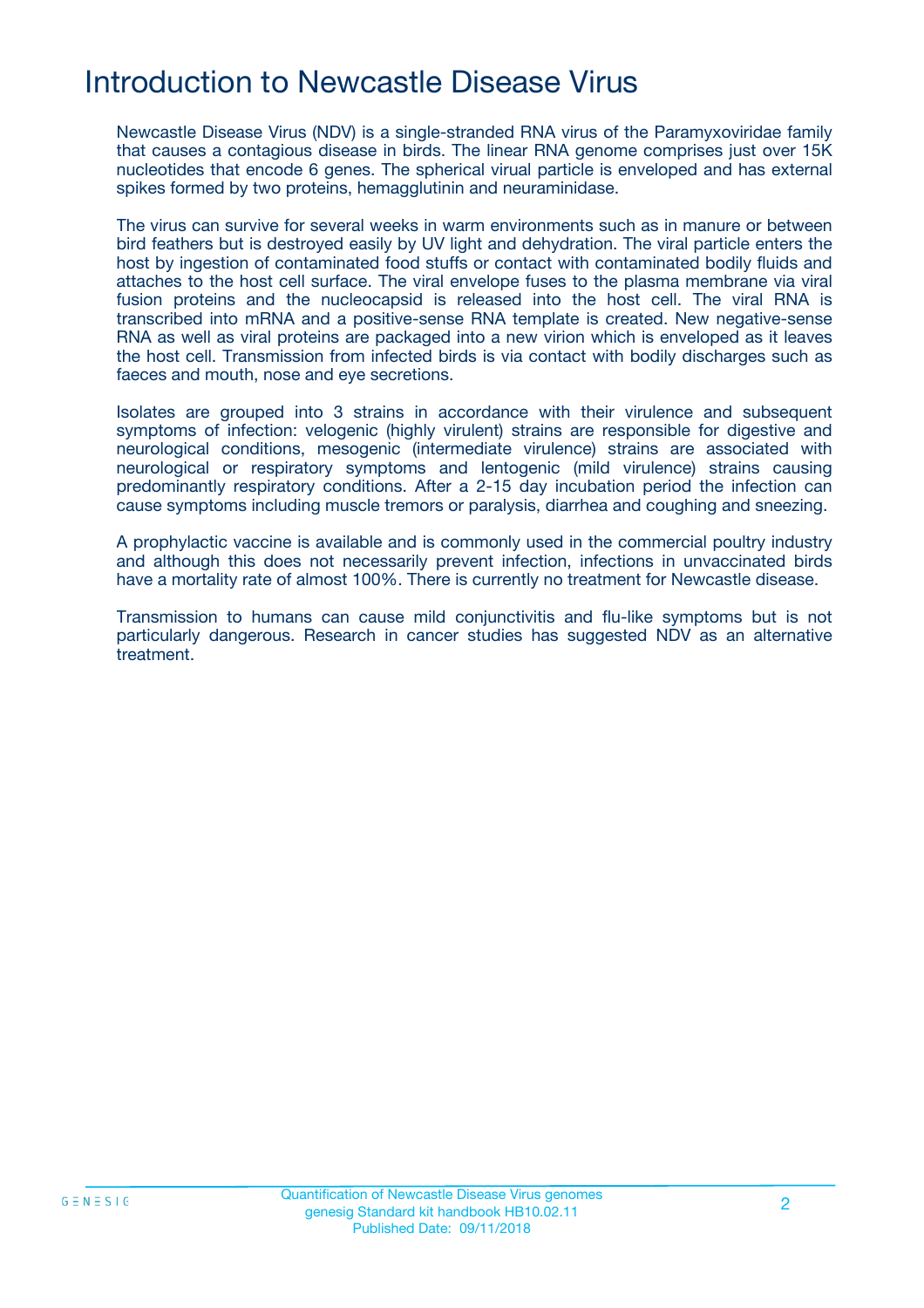## **Specificity**

The Primerdesign genesig Kit for Newcastle Disease Virus (NDV) genomes is designed for the in vitro quantification of NDV genomes. The kit is designed to have a broad detection profile. Specifically, the primers represent 100% homology with over 95% of the NCBI database reference sequences available at the time of design.

The dynamics of genetic variation means that new sequence information may become available after the initial design. Primerdesign periodically reviews the detection profiles of our kits and when required releases new versions.

Our kit for Newcastle Disease Virus (NDV) has been designed for the specific and exclusive in vitro quantification of serotypes including virulent and vaccine strains. The M gene has previously been shown to be a good target sequence for broad detection of NDV species (A. Steyer et,al 2010). The primers and probe sequences in this kit have 100% homology with over 95% of reference sequences in the NCBI database based on a comprehensive bioinformatics analysis.

If you require further information, or have a specific question about the detection profile of this kit then please send an e.mail to enquiry@primerdesign.co.uk and our bioinformatics team will answer your question.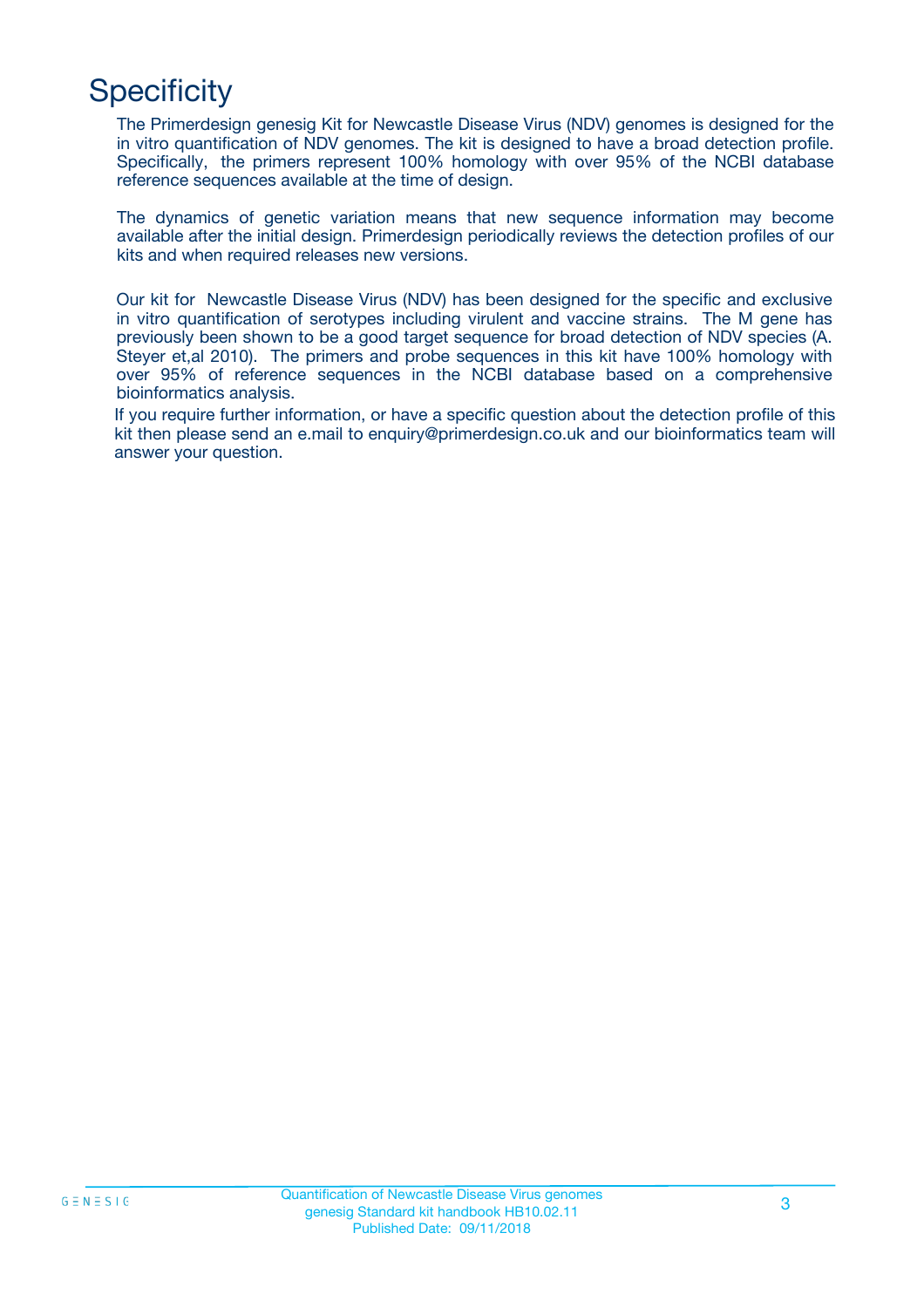## Kit contents

- **NDV specific primer/probe mix (150 reactions BROWN)** FAM labelled
- **NDV positive control template (for Standard curve RED)**
- **RNase/DNase free water (WHITE)** for resuspension of primer/probe mixes
- **Template preparation buffer (YELLOW)** for resuspension of positive control template and standard curve preparation

## **Reagents and equipment to be supplied by the user**

#### **Real-time PCR Instrument**

#### **Extraction kit**

This kit is recommended for use with genesig Easy DNA/RNA Extraction kit. However, it is designed to work well with all processes that yield high quality RNA and DNA with minimal PCR inhibitors.

**oasigTM lyophilised OneStep or Precision**®**PLUS OneStep 2X RT-qPCR Master Mix** Contains complete OneStep RT-qPCR master mix

**Pipettors and Tips**

**Vortex and centrifuge**

**Thin walled 1.5 ml PCR reaction tubes**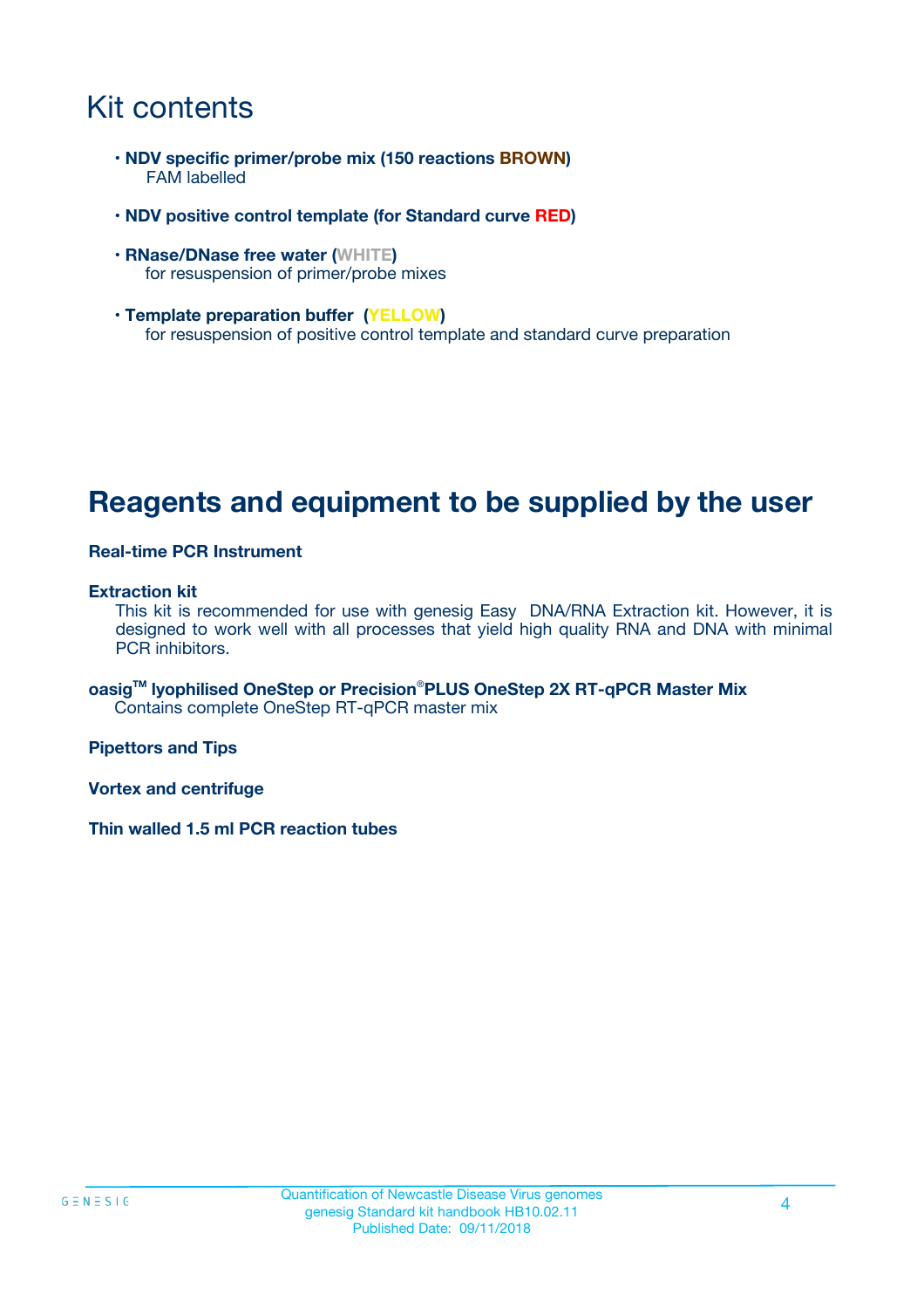### Kit storage and stability

This kit is stable at room temperature but should be stored at -20ºC on arrival. Once the lyophilised components have been resuspended they should not be exposed to temperatures above -20°C for longer than 30 minutes at a time and unnecessary repeated freeze/thawing should be avoided. The kit is stable for six months from the date of resuspension under these circumstances.

If a standard curve dilution series is prepared this can be stored frozen for an extended period. If you see any degradation in this serial dilution a fresh standard curve can be prepared from the positive control.

Primerdesign does not recommend using the kit after the expiry date stated on the pack.

### Suitable sample material

All kinds of sample material suited for PCR amplification can be used. Please ensure the samples are suitable in terms of purity, concentration, and RNA/DNA integrity. Always run at least one negative control with the samples. To prepare a negative-control, replace the template RNA sample with RNase/DNase free water.

### Dynamic range of test

Under optimal PCR conditions genesig NDV detection kits have very high priming efficiencies of >95% and can detect less than 100 copies of target template.

### Notices and disclaimers

This product is developed, designed and sold for research purposes only. It is not intended for human diagnostic or drug purposes or to be administered to humans unless clearly expressed for that purpose by the Food and Drug Administration in the USA or the appropriate regulatory authorities in the country of use. During the warranty period Primerdesign genesig detection kits allow precise and reproducible data recovery combined with excellent sensitivity. For data obtained by violation to the general GLP guidelines and the manufacturer's recommendations the right to claim under guarantee is expired. PCR is a proprietary technology covered by several US and foreign patents. These patents are owned by Roche Molecular Systems Inc. and have been sub-licensed by PE Corporation in certain fields. Depending on your specific application you may need a license from Roche or PE to practice PCR. Additional information on purchasing licenses to practice the PCR process may be obtained by contacting the Director of Licensing at Roche Molecular Systems, 1145 Atlantic Avenue, Alameda, CA 94501 or Applied Biosystems business group of the Applera Corporation, 850 Lincoln Centre Drive, Foster City, CA 94404. In addition, the 5' nuclease assay and other homogeneous amplification methods used in connection with the PCR process may be covered by U.S. Patents 5,210,015 and 5,487,972, owned by Roche Molecular Systems, Inc, and by U.S. Patent 5,538,848, owned by The Perkin-Elmer Corporation.

### Trademarks

Primerdesign™ is a trademark of Primerdesign Ltd.

genesig $^\circledR$  is a registered trademark of Primerdesign Ltd.

The PCR process is covered by US Patents 4,683,195, and 4,683,202 and foreign equivalents owned by Hoffmann-La Roche AG. BI, ABI PRISM® GeneAmp® and MicroAmp® are registered trademarks of the Applera Genomics (Applied Biosystems Corporation). BIOMEK® is a registered trademark of Beckman Instruments, Inc.; iCycler™ is a registered trademark of Bio-Rad Laboratories, Rotor-Gene is a trademark of Corbett Research. LightCycler™ is a registered trademark of the Idaho Technology Inc. GeneAmp®, TaqMan® and AmpliTaqGold® are registered trademarks of Roche Molecular Systems, Inc., The purchase of the Primerdesign™ reagents cannot be construed as an authorization or implicit license to practice PCR under any patents held by Hoffmann-LaRoche Inc.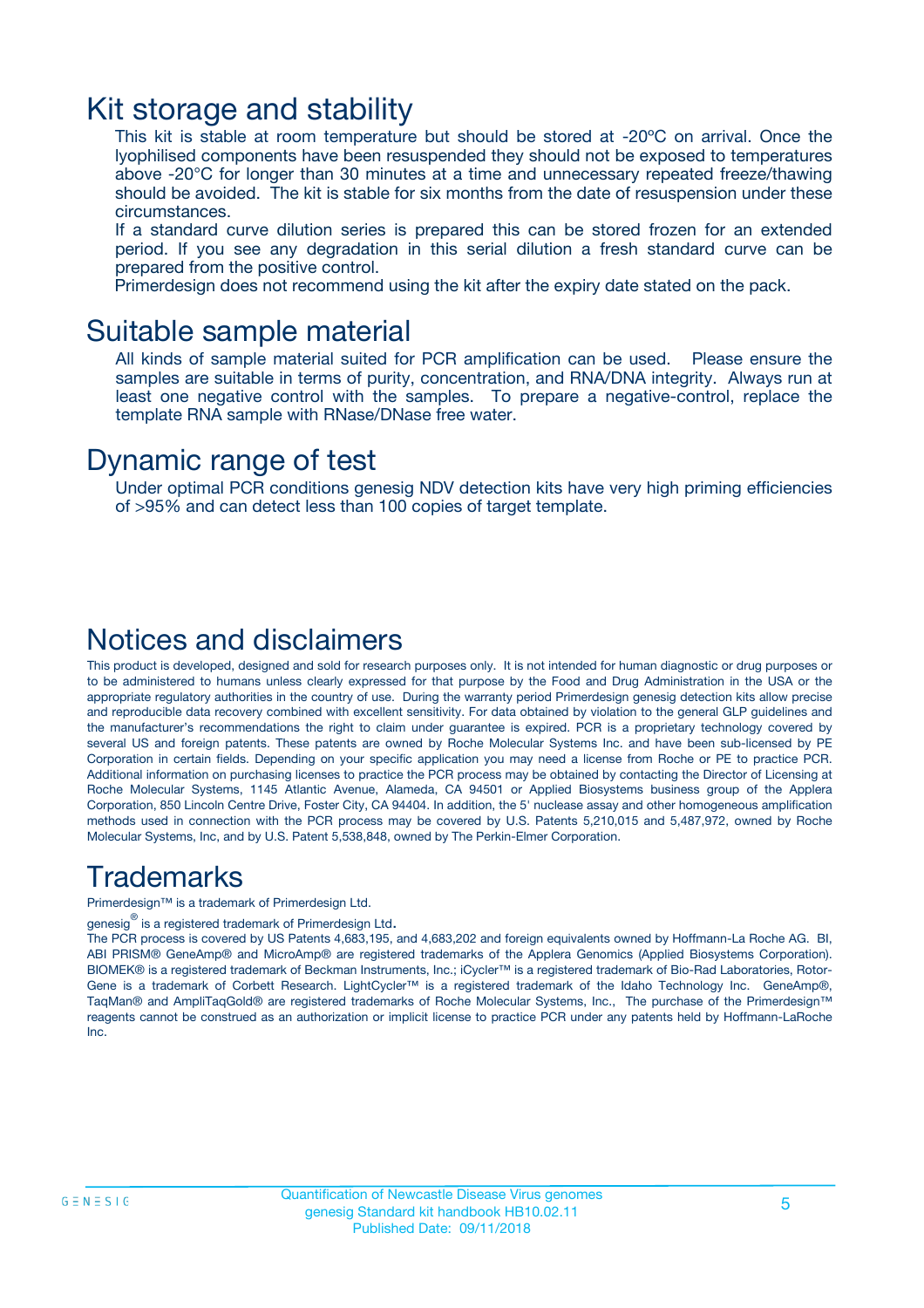## Principles of the test

#### **Real-time PCR**

A NDV specific primer and probe mix is provided and this can be detected through the FAM channel.

The primer and probe mix provided exploits the so-called TaqMan® principle. During PCR amplification, forward and reverse primers hybridize to the NDV cDNA. A fluorogenic probe is included in the same reaction mixture which consists of a DNA probe labeled with a 5`-dye and a 3`-quencher. During PCR amplification, the probe is cleaved and the reporter dye and quencher are separated. The resulting increase in fluorescence can be detected on a range of qPCR platforms.

#### **Positive control**

For copy number determination and as a positive control for the PCR set up, the kit contains a positive control template. This can be used to generate a standard curve of NDV copy number / Cq value. Alternatively the positive control can be used at a single dilution where full quantitative analysis of the samples is not required. Each time the kit is used, at least one positive control reaction must be included in the run. A positive result indicates that the primers and probes for detecting the target NDV gene worked properly in that particular experimental scenario. If a negative result is obtained the test results are invalid and must be repeated. Care should be taken to ensure that the positive control does not contaminate any other kit component which would lead to false-positive results. This can be achieved by handling this component in a Post PCR environment. Care should also be taken to avoid cross-contamination of other samples when adding the positive control to the run. This can be avoided by sealing all other samples and negative controls before pipetting the positive control into the positive control well.

#### **Negative control**

To validate any positive findings a negative control reaction should be included every time the kit is used. For this reaction the RNase/DNase free water should be used instead of template. A negative result indicates that the reagents have not become contaminated while setting up the run.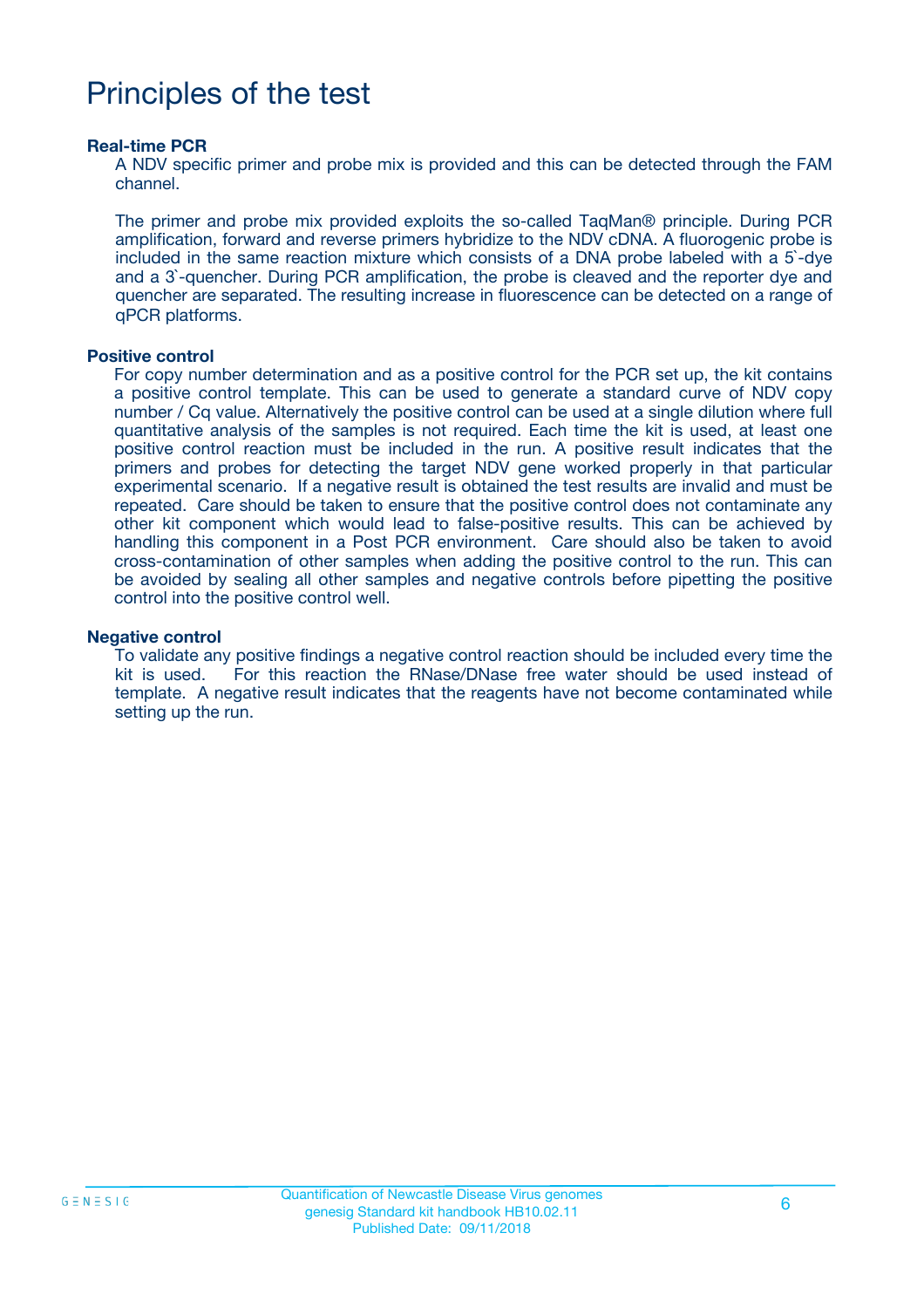### Resuspension protocol

To minimize the risk of contamination with foreign DNA, we recommend that all pipetting be performed in a PCR clean environment. Ideally this would be a designated PCR lab or PCR cabinet. Filter tips are recommended for all pipetting steps.

#### **1. Pulse-spin each tube in a centrifuge before opening.**

This will ensure lyophilised primer and probe mix is in the base of the tube and is not spilt upon opening the tube.

#### **2. Resuspend the kit components in the RNase/DNase free water supplied, according to the table below:**

To ensure complete resuspension, vortex each tube thoroughly.

| Component - resuspend in water | Volume      |
|--------------------------------|-------------|
| <b>Pre-PCR pack</b>            |             |
| NDV primer/probe mix (BROWN)   | $165$ $\mu$ |

#### **3. Resuspend the positive control template in the template preparation buffer supplied, according to the table below:**

To ensure complete resuspension, vortex the tube thoroughly.

| Component - resuspend in template preparation buffer |        |  |
|------------------------------------------------------|--------|--|
| <b>Post-PCR heat-sealed foil</b>                     |        |  |
| NDV Positive Control Template (RED) *                | 500 µl |  |

\* This component contains high copy number template and is a VERY significant contamination risk. It must be opened and handled in a separate laboratory environment, away from the other components.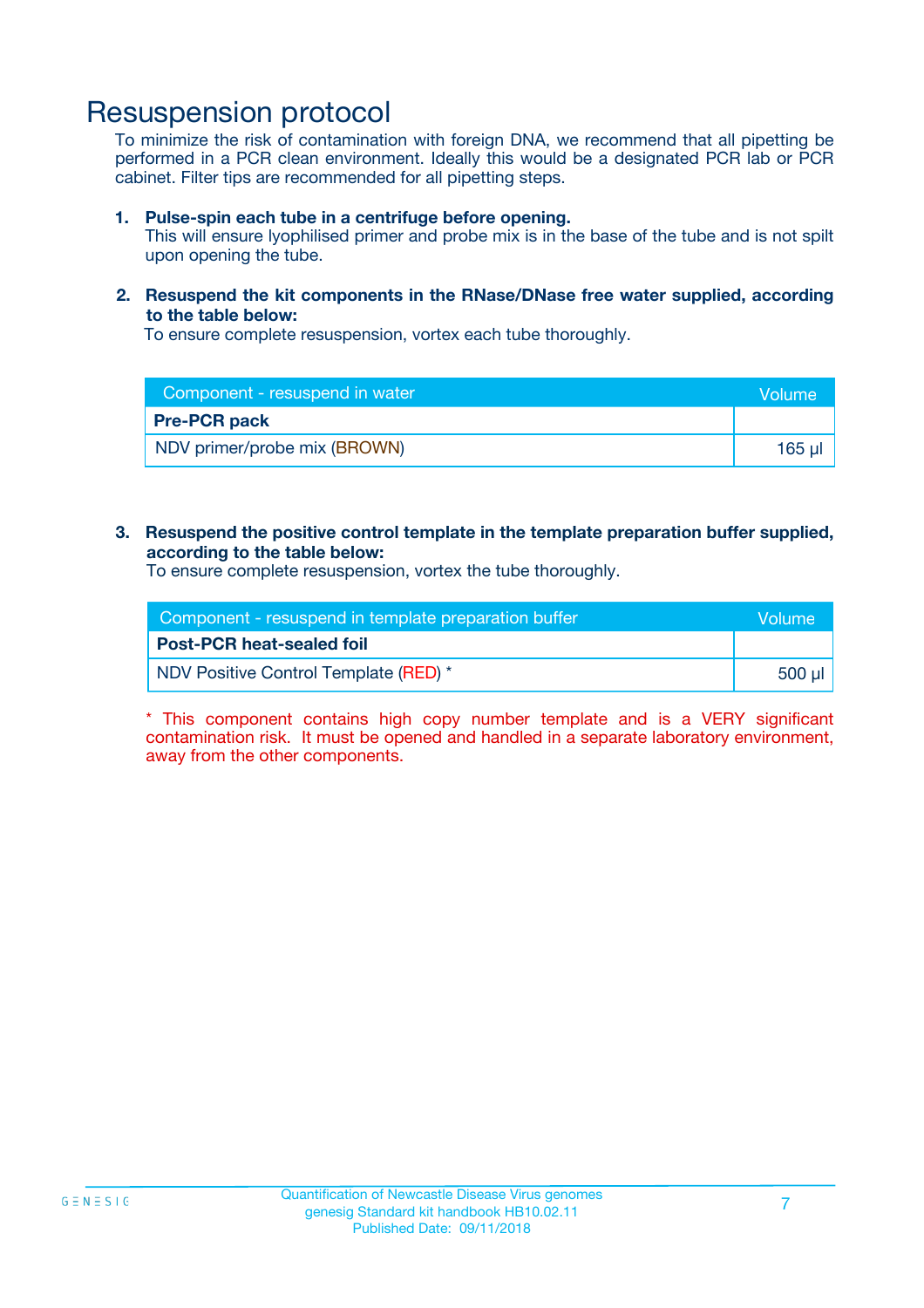## OneStep RT-qPCR detection protocol

A OneStep approach combining the reverse transcription and amplification in a single closed tube is the preferred method. If, however, a two step approach is required see page 10.

#### **For optimum performance and sensitivity.**

All pipetting steps and experimental plate set up should be performed on ice. After the plate is poured proceed immediately to the OneStep amplification protocol. Prolonged incubation of reaction mixes at room temperature can lead to PCR artifacts that reduce the sensitivity of detection.

**1. For each RNA sample prepare a reaction mix according to the table below:** Include sufficient reactions for positive and negative controls.

| Component                                                    | <b>Volume</b> |
|--------------------------------------------------------------|---------------|
| oasig OneStep or PrecisionPLUS OneStep 2X RT-qPCR Master Mix | 10 µl         |
| NDV primer/probe mix (BROWN)                                 | 1 µI          |
| <b>RNase/DNase free water (WHITE)</b>                        | 4 µl          |
| <b>Final Volume</b>                                          | <u>15 µl</u>  |

- **2. Pipette 15µl of this mix into each well according to your qPCR experimental plate set up.**
- **3. Pipette 5µl of RNA template into each well, according to your experimental plate set up.**

For negative control wells use 5µl of RNase/DNase free water. The final volume in each well is 20ul.

**4. If a standard curve is included for quantitative analysis prepare a reaction mix according to the table below:**

| Component                                                    | Volume |
|--------------------------------------------------------------|--------|
| oasig OneStep or PrecisionPLUS OneStep 2X RT-qPCR Master Mix | 10 µl  |
| NDV primer/probe mix (BROWN)                                 | 1 µl   |
| <b>RNase/DNase free water (WHITE)</b>                        | 4 µl   |
| <b>Final Volume</b>                                          | 15 µl  |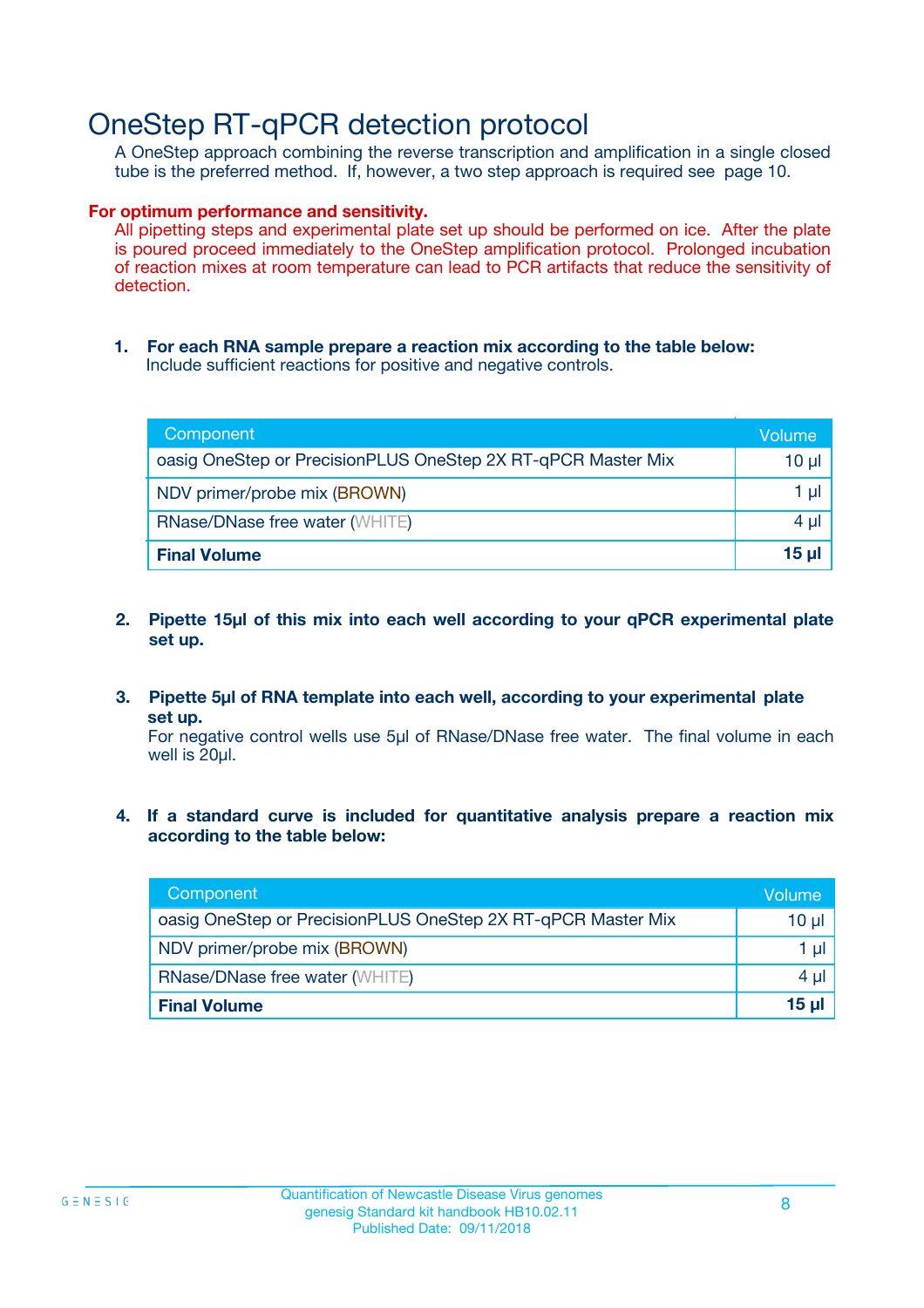#### **5. Preparation of standard curve dilution series**

- 1) Pipette 90µl of template preparation buffer into 5 tubes and label 2-6
- 2) Pipette 10µl of Positive Control Template (RED) into tube 2
- 3) Vortex thoroughly
- 4) Change pipette tip and pipette 10µl from tube 2 into tube 3
- 5) Vortex thoroughly

Repeat steps 4 and 5 to complete the dilution series

| <b>Standard Curve</b>         | <b>Copy Number</b>     |
|-------------------------------|------------------------|
| Tube 1 Positive control (RED) | $2 \times 10^5$ per µl |
| Tube 2                        | $2 \times 10^4$ per µl |
| Tube 3                        | $2 \times 10^3$ per µl |
| Tube 4                        | $2 \times 10^2$ per µl |
| Tube 5                        | 20 per $\mu$           |
| Tube 6                        | 2 per µl               |

**6. Pipette 5µl of standard template into each well for the standard curve according to your plate set up**

The final volume in each well is 20ul.

## OneStep RT-qPCR amplification protocol

Amplification conditions using oasig OneStep or PrecisionPLUS OneStep 2X RT-qPCR Master Mix.

|             | <b>Step</b>                  | <b>Time</b>      | <b>Temp</b>    |
|-------------|------------------------------|------------------|----------------|
|             | <b>Reverse Transcription</b> | $10 \text{ min}$ | 55 °C          |
|             | Enzyme activation            | 2 min            | $95^{\circ}$ C |
| Cycling x50 | Denaturation                 | 10 <sub>s</sub>  | $95^{\circ}$ C |
|             | <b>DATA COLLECTION *</b>     | 60 s             | $60^{\circ}$ C |

\* Fluorogenic data should be collected during this step through the FAM channel